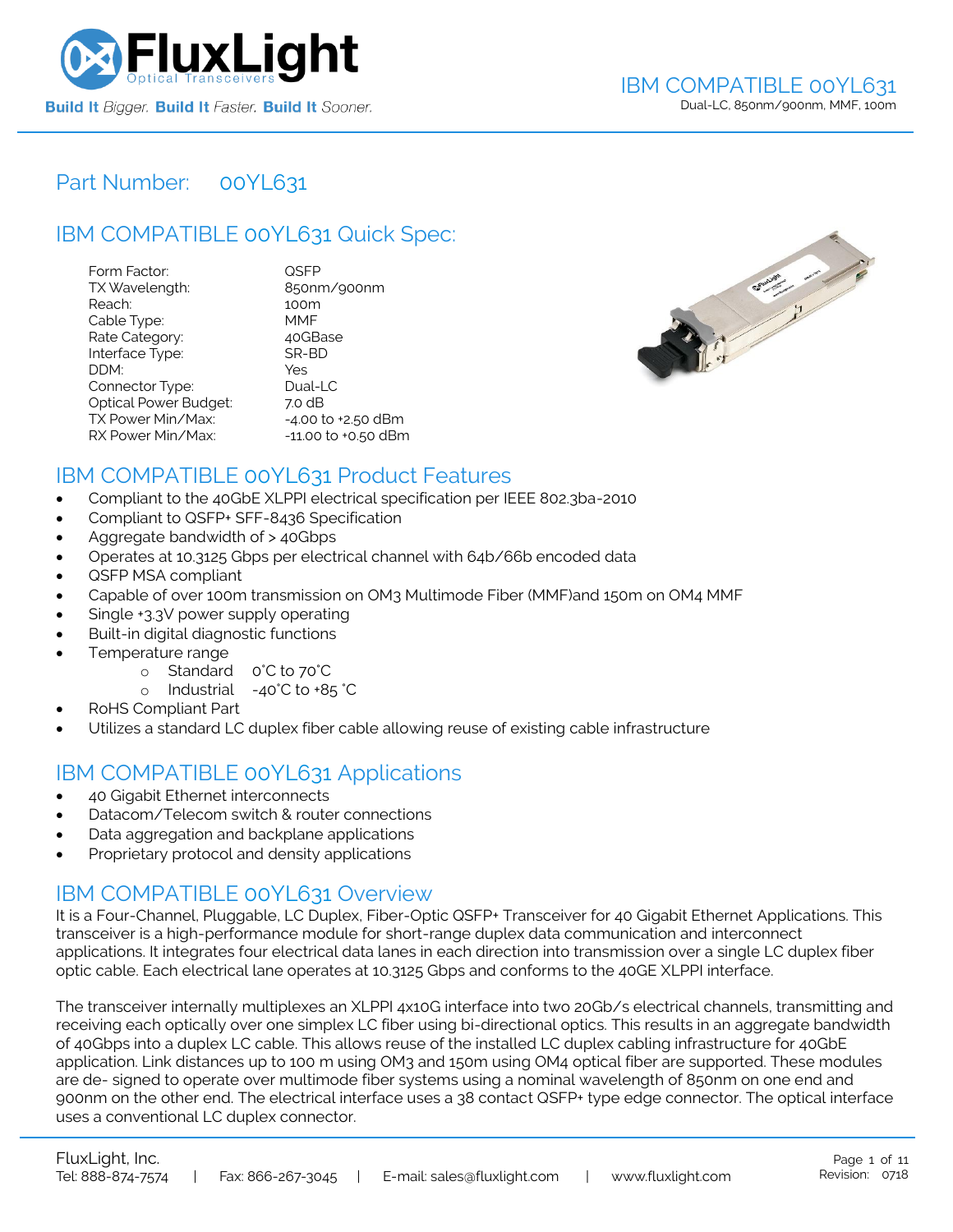



Transceiver Block Diagram

# Absolute Maximum Ratings

| <b>Parameter</b>      | <b>Symbol</b>  | <b>Min</b> | <b>Max</b> | <b>Unit</b> |
|-----------------------|----------------|------------|------------|-------------|
| Storage Temperature   | Ts             | $-40$      | +85        | $\hat{ }$   |
| <b>Supply Voltage</b> | $V_{c c T. R}$ | $-0.5$     | 4          |             |
| Relative Humidity     | RН             |            | 85         | $\%$        |

# Recommended Operating Conditions

| <b>Parameter</b>                      | <b>Symbol</b> | Min   | Typ | <b>Max</b> | <b>Unit</b>  |
|---------------------------------------|---------------|-------|-----|------------|--------------|
| <b>Operating Case Temp (Standard)</b> | Тc            | O     |     | $+70$      | °С           |
| <b>Operating Case Temp (Standard)</b> | Тc            | $-40$ |     | +85        | $^{\circ}$ C |
| Power Supply voltage                  | $V_{ccT.R}$   | 3.135 | 3.3 | 3.47       |              |
| <b>Supply Current</b>                 | lcc           |       |     | 1000       | mA           |
| Power dissipation                     | PD.           |       |     | 3.5        | W            |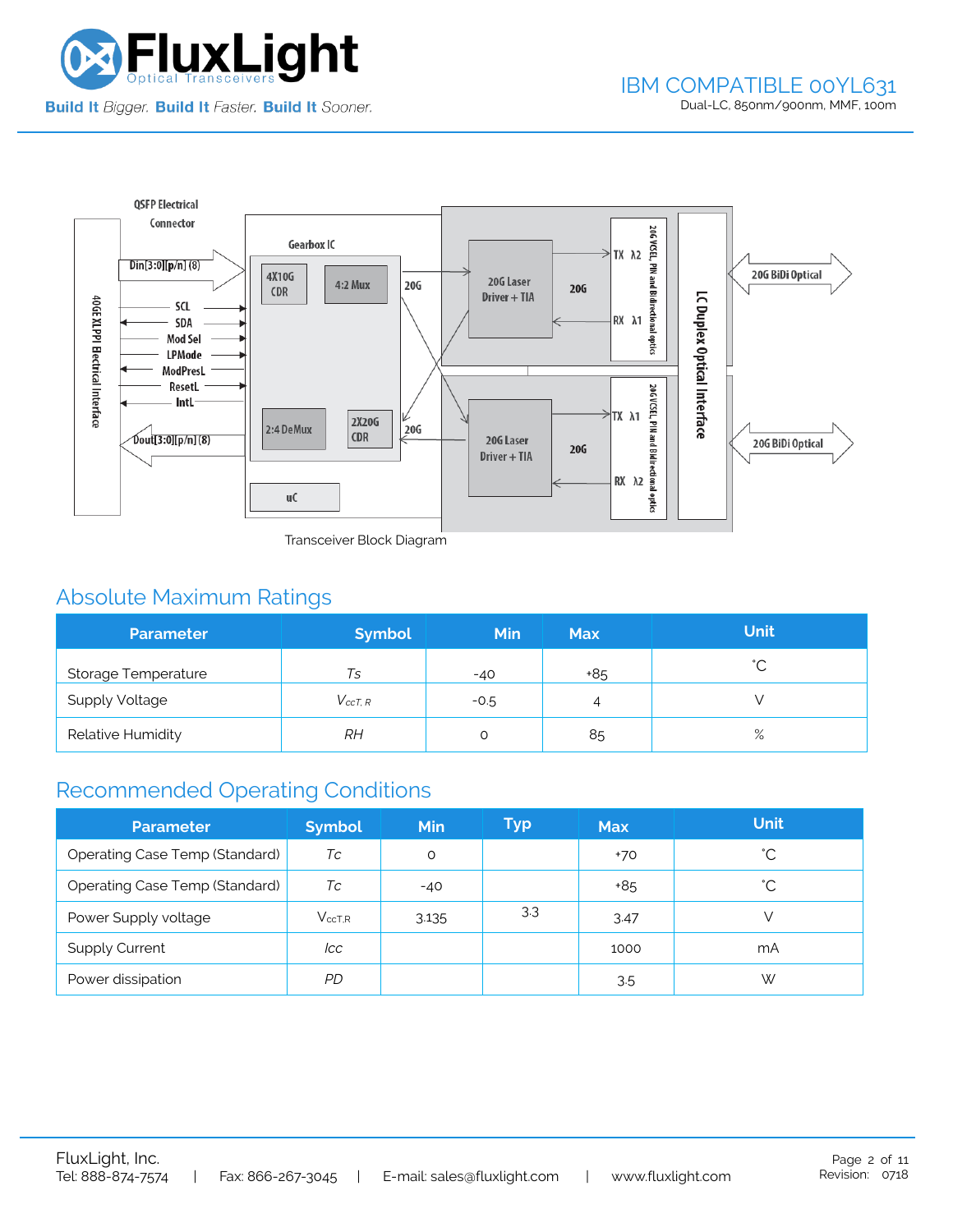

#### Electrical Characteristics **(TOP = 0 to 70 °C, VCC = 3.13 to 3.47 Volts**

|                                       | $10P = 0$ to $70$ c, $0C = 3.13$ to $3.47$ votts |                          |            |                |             |              |  |  |
|---------------------------------------|--------------------------------------------------|--------------------------|------------|----------------|-------------|--------------|--|--|
| <b>Parameter</b>                      | <b>Symbol</b>                                    | Min                      | <b>Typ</b> | <b>Max</b>     | <b>Unit</b> | <b>Note</b>  |  |  |
| Data Rate per Channel                 |                                                  |                          | 10.3125    | 11.2           | Gbps        |              |  |  |
| Power Consumption                     |                                                  | $\overline{\phantom{a}}$ | 2.5        | 3.5            | W           |              |  |  |
| <b>Supply Current</b>                 | <b>Icc</b>                                       |                          | 0.75       | 1.0            | A           |              |  |  |
| Control I/O Voltage-High              | VIH                                              | 2.0                      |            | <b>Vcc</b>     | $\vee$      |              |  |  |
| Control I/O Voltage-Low               | VIL                                              | $\circ$                  |            | 0.7            | $\vee$      |              |  |  |
| Inter-Channel Skew                    | <b>TSK</b>                                       |                          |            | 150            | Ps          |              |  |  |
| <b>RESETL Duration</b>                |                                                  |                          | 10         |                | Us          |              |  |  |
| RESETL De-assert time                 |                                                  |                          |            | 100            | ms          |              |  |  |
| Power On Time                         |                                                  |                          |            | 100            | ms          |              |  |  |
| <b>Transmitter</b>                    |                                                  |                          |            |                |             |              |  |  |
| Single Ended Output Voltage Tolerance |                                                  | 0.3                      |            | $\overline{4}$ | $\vee$      | $\mathbf{1}$ |  |  |
| Common mode Voltage Tolerance         |                                                  | 15                       |            |                | mV          |              |  |  |
| Transmit Input Diff Voltage           | VI                                               | 120                      |            | 1200           | mV          |              |  |  |
| Transmit Input Diff Impedance         | ZIN                                              | 80                       | 100        | 120            |             |              |  |  |
| Data Dependent Input Jitter           | <b>DDJ</b>                                       |                          |            | 0.1            | U           |              |  |  |
| Data Input Total Jitter               | <b>TJ</b>                                        |                          |            | 0.28           | U           |              |  |  |
| <b>Receiver</b>                       |                                                  |                          |            |                |             |              |  |  |
| Single Ended Output Voltage Tolerance |                                                  | 0.3                      |            | $\overline{4}$ | $\vee$      |              |  |  |
| Rx Output Diff Voltage                | Vo                                               |                          | 600        | 800            | mV          |              |  |  |
| Rx Output Rise and Fall Voltage       | Tr/Tf                                            |                          |            | 35             | ps          | $\mathbf{1}$ |  |  |
| <b>Total Jitter</b>                   | TJ                                               |                          |            | 0.7            | U           |              |  |  |
| Deterministic Jitter                  | <b>DJ</b>                                        |                          |            | 0.42           | U           |              |  |  |
|                                       |                                                  |                          |            |                |             |              |  |  |

Note:

1.  $20~80%$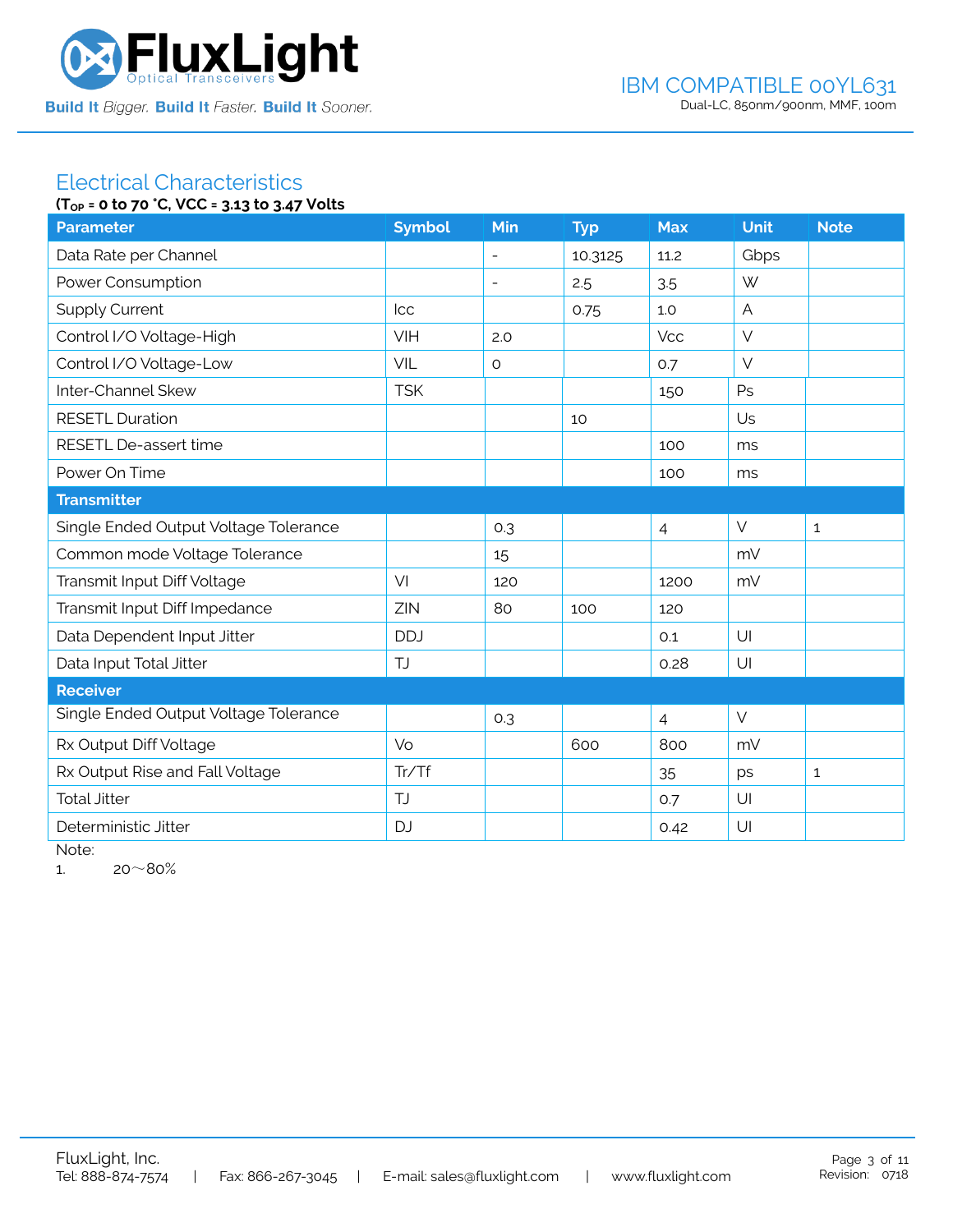

### Optical Parameters

### **(TOP = 0 to 70** °**C, VCC = 3.0 to 3.6 Volts)**

| <b>Parameter</b>                  | <b>Symbol</b>    | <b>Min</b> | <b>Typ</b> | <b>Max</b> | <b>Unit</b> | Ref.         |  |
|-----------------------------------|------------------|------------|------------|------------|-------------|--------------|--|
| <b>Transmitter</b>                |                  |            |            |            |             |              |  |
| Optical Wavelength CH1            | λ                | 832        | 850        | 868        | nm          |              |  |
| Optical Wavelength CH2            | λ                | 882        | 900        | 918        | nm          |              |  |
| RMS Spectral Width                | Pm               |            | 0.5        | 0.65       | nm          |              |  |
| Average Optical Power per Channel | Pavg             | $-4$       | $-2.5$     | $+5.0$     | dBm         |              |  |
| Laser Off Power Per Channel       | Poff             |            |            | $-30$      | dBm         |              |  |
| <b>Optical Extinction Ratio</b>   | ER               | 3.5        |            |            | dB          |              |  |
| Relative Intensity Noise          | Rin              |            |            | $-128$     | dB/HZ       | $\mathbf{1}$ |  |
| Optical Return Loss Tolerance     |                  |            |            | 12         | dB          |              |  |
| <b>Receiver</b>                   |                  |            |            |            |             |              |  |
| Optical Center Wavelength CH1     | λ                | 882        | 900        | 918        | nm          |              |  |
| Optical Center Wavelength CH2     | λ                | 832        | 850        | 868        | nm          |              |  |
| Receiver Sensitivity per Channel  | $\mathsf{R}$     |            | $-11$      |            | dBm         |              |  |
| Maximum Input Power               | $P_{MAX}$        | $+0.5$     |            |            | dBm         |              |  |
| Receiver Reflectance              | Rrx              |            |            | $-12$      | dB          |              |  |
| LOS De-Assert                     | LOS <sub>D</sub> |            |            | $-14$      | dBm         |              |  |
| <b>LOS Assert</b>                 | LOS <sub>A</sub> | $-30$      |            |            | dBm         |              |  |
| LOS Hysteresis                    | LOS <sub>H</sub> | 0.5        |            |            | dB          |              |  |

Note

1. 12dB Reflection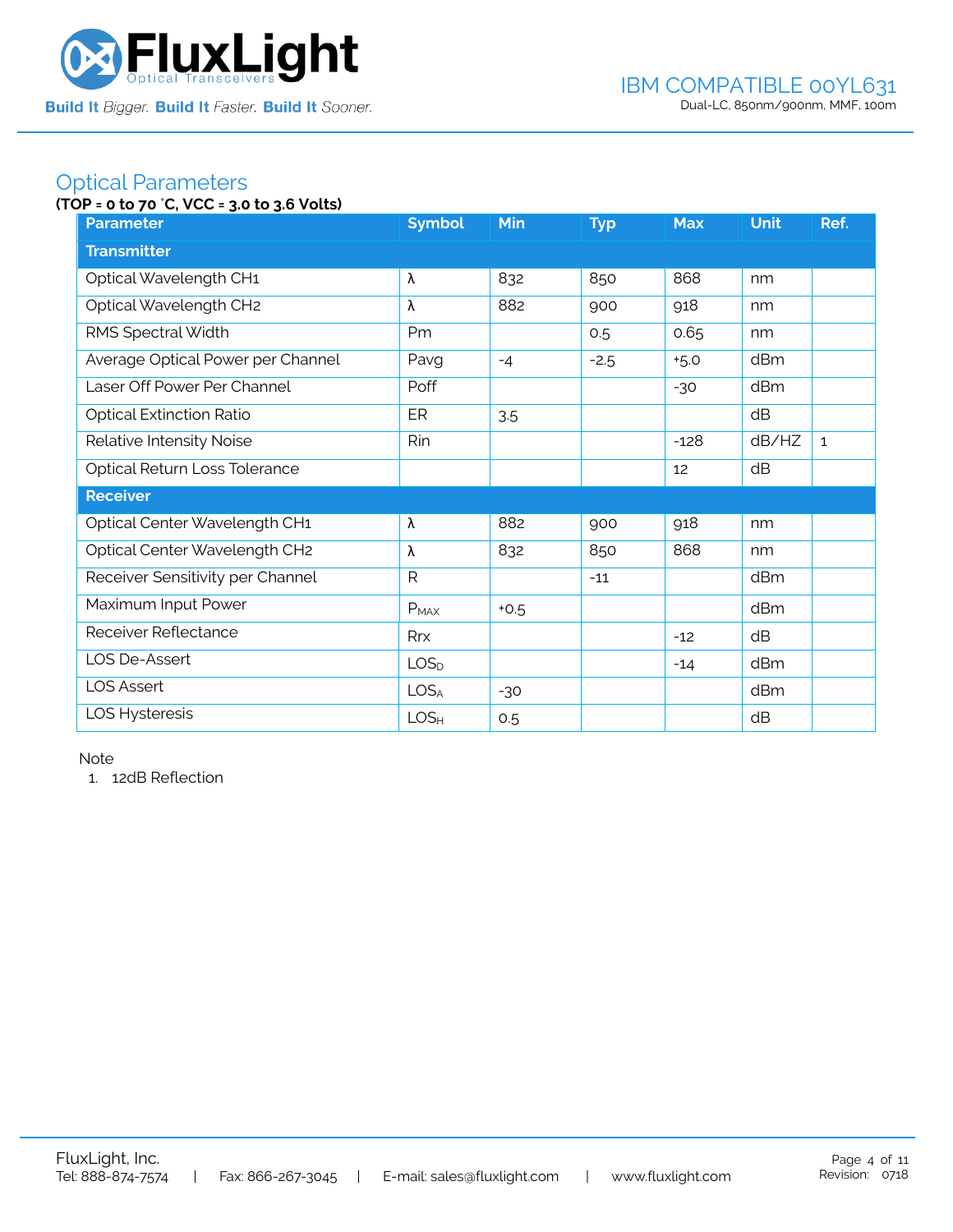

### Digitial Diagnostics Function

Digital diagnostics monitoring function is available on all QSFP+ SRBD. A 2-wire serial interface provides user to contact with module. The structure of the memory is shown in flowing. The memory space is arranged into a lower, single page, address space of 128 bytes and multiple upper address space pages. This structure permits timely access to addresses in the lower page, such as Interrupt Flags and Monitors. Less time critical time entries, such as serial ID information and threshold settings, are available with the Page Select function. The interface address used is A0xh and is mainly used for time critical data like interrupt handling in order to enable a one-time-read for all data related to an interrupt situation. After an interrupt, IntL, has been asserted, the host can read out the flag field to determine the affected channel and type of flag.

| <b>Byte Address</b> | <b>Description</b>                 | <b>Type</b> |
|---------------------|------------------------------------|-------------|
| $\Omega$            | Identifier (1 Byte)                | Read Only   |
| $1 - 2$             | Status (2 Bytes)                   | Read Only   |
| $3 - 21$            | Interrupt Flags (31 bytes)         | Read Only   |
| $22 - 23$           | Module Monitors (12 Bytes)         | Read Only   |
| $34 - 81$           | Channel Monitors (48 bytes)        | Read Only   |
| 82-85               | Reserved (4 Bytes)                 | Read Only   |
| 86-97               | Control (12 Bytes)                 | Read/Write  |
| 98-99               | Reserved (2 Bytes)                 | Read/Write  |
| 100-106             | Module and Channel Masks (7 bytes) | Read/Write  |
| 107-118             | Reserved (12 Bytes)                | Read/Write  |
| 119-122             | Reserved (4 bytes)                 | Read/Write  |
| 123-126             | Reserved (4 bytes)                 | Read/Write  |
| 127                 | Page Select Byte                   | Read/Write  |
| 128-175             | Module Thresholds (48 bytes)       | Read Only   |
| 176-223             | Reserved (48 Bytes)                | Read Only   |
| 224-225             | Reserved (2 bytes)                 | Read Only   |
| 226-239             | Reserved (14 bytes)                | Read/Write  |
| 240-241             | Channel controls (2 Bytes)         | Read/Write  |
| 242-253             | Reserved (12 Bytes)                | Read/Write  |
| 254-256             | Reserved (2 bytes)                 | Read/Write  |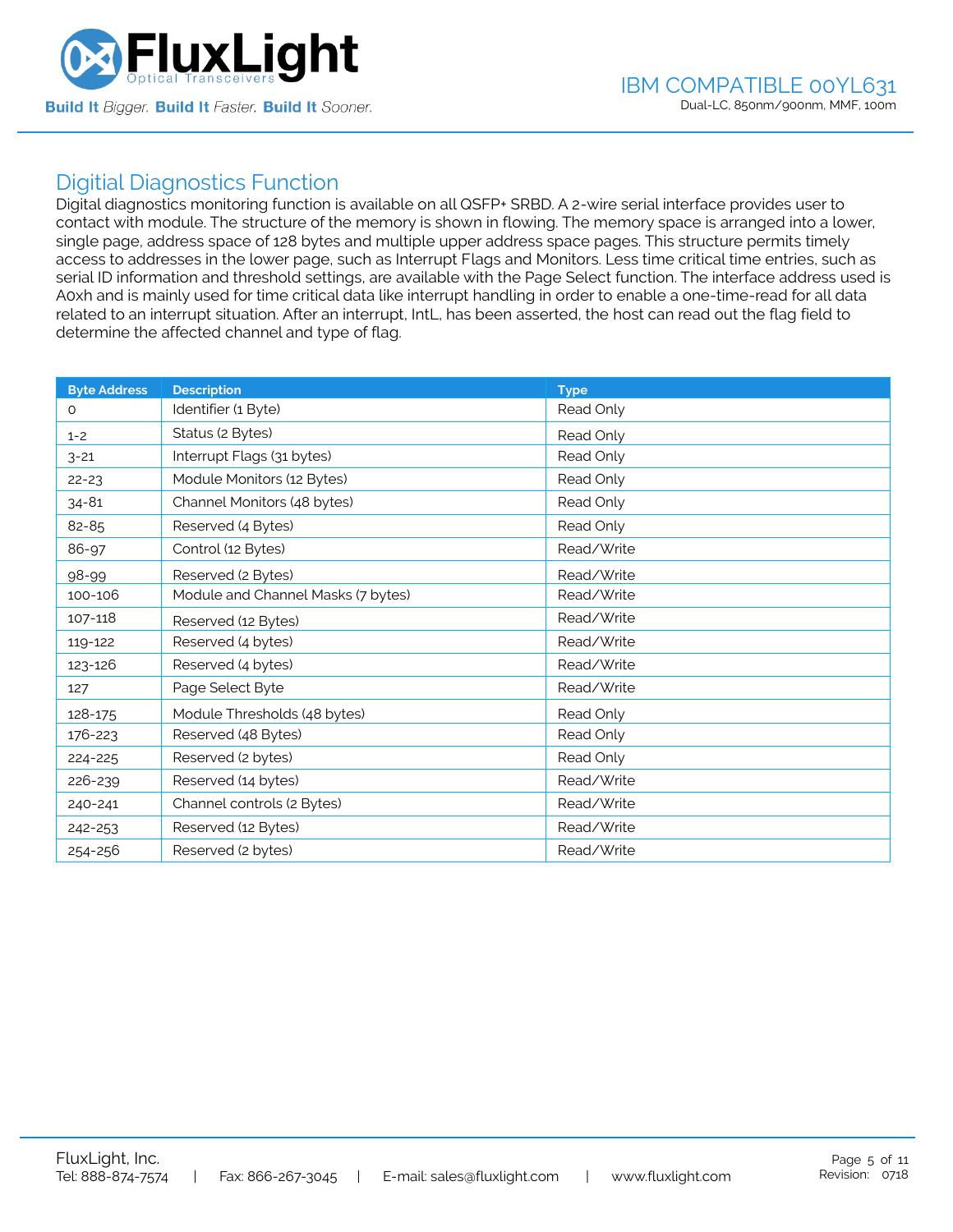



2-wire serial address, 1010000x (A0h)"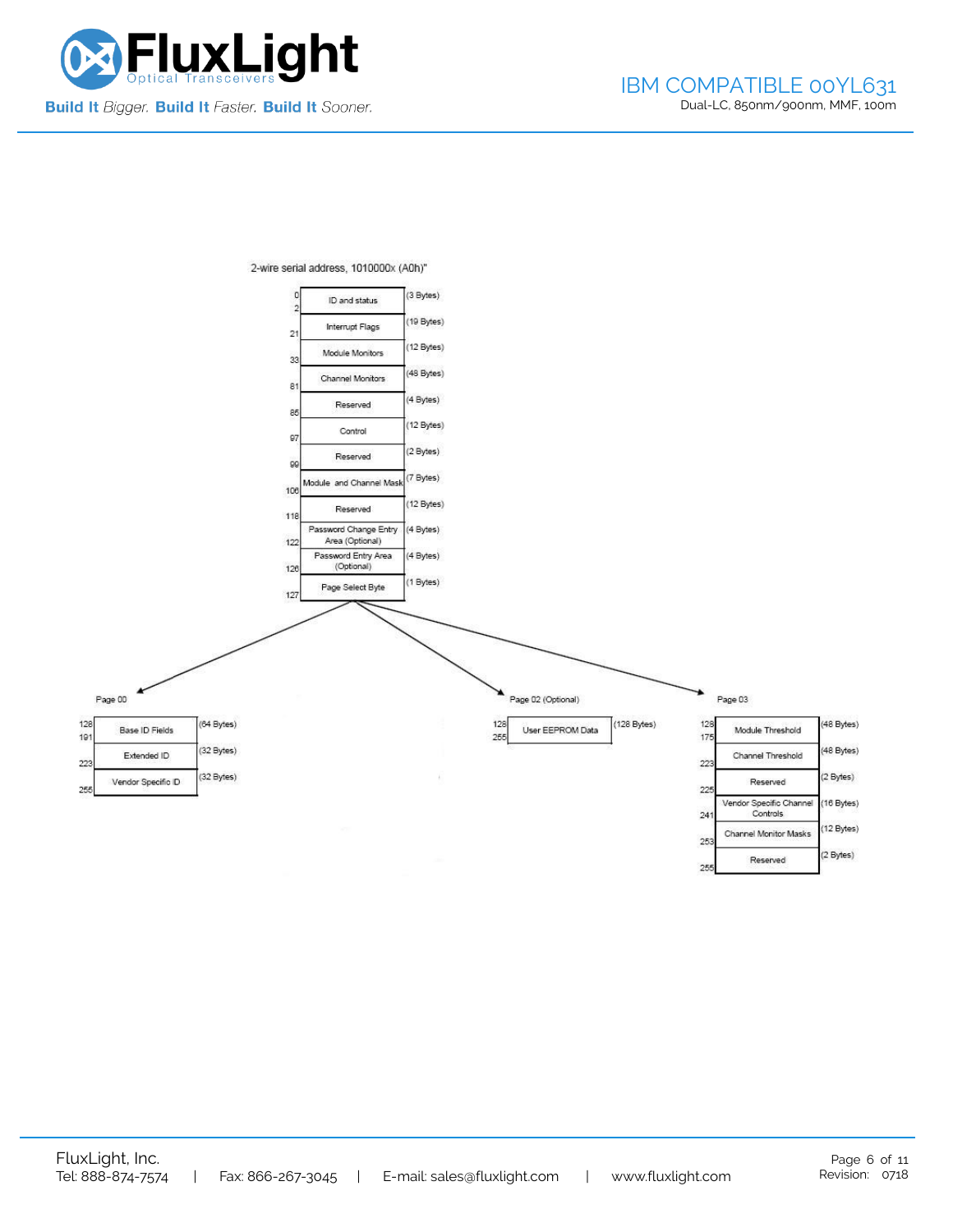

| <b>Address</b> | Name                                    | Description                                                                                                       |
|----------------|-----------------------------------------|-------------------------------------------------------------------------------------------------------------------|
| 128            | Identifier (1 Byte)                     | Identifier Type of serial transceiver                                                                             |
| 129            | Ext. Identifier (1 Byte)                | Extended identifier of serial transceiver                                                                         |
| 130            | Connector (1 Byte)                      | Code for connector type                                                                                           |
| 131-138        | Transceiver (8 Bytes)                   | Code for electronic compatibility or optical compatibility                                                        |
| 139            | Encoding (1 Byte)                       | Code for serial encoding algorithm                                                                                |
| 140            | BR, nominal (1 Byte)                    | Nominal bit rate, units of 100 Mbits/s                                                                            |
| 141            | Extended RateSelect Compliance (1 Byte) | Tags for Extended RateSelect compliance                                                                           |
| 142            | Length SMF (1 Byte)                     | Link length supported for SM fiber in km                                                                          |
| 143            | Length E-50 um (1 Byte)                 | Link length supported for EBW 50/125 um fiber, units of 2 m                                                       |
| 144            | Length 50 um (1 Byte)                   | Link length supported for 50/125 um fiber, units of 1 m                                                           |
| 145            | Length 62.5 um (1 Byte)                 | Link length supported for 62.5/125um fiber, units of 1 m                                                          |
| 146            | Length copper (1 Byte)                  | Link length supported for copper, units of 1 m                                                                    |
| 147            | Device Tech (1 Byte)                    | Device technology                                                                                                 |
| 148-163        | Vendor name (16 Bytes)                  | QSFP vendor name (ASCII)                                                                                          |
| 164            | Extended Transceiver (1 Byte)           | Extended Transceiver Codes for InfiniBand <sup>T</sup>                                                            |
| 165-167        | Vendor OUI (3 Bytes)                    | QSFP vendor IEEE vendor company ID                                                                                |
| 168-183        | Vendor PN (16 Bytes)                    | Part number provided by QSFP vendor (ASCII)                                                                       |
| 184-185        | Vendor rev (2 Bytes)                    | Revision level for part number provided by vendor (ASCII)                                                         |
| 186-187        | Wavelength (2 Bytes)                    | Nominal laser wavelength (Wavelength = value / 20 in nm)                                                          |
| 188-189        | Wavelength Tolerance (2 Bytes)          | Guaranteed range of laser wavelength (+/- value) from Nominal wavelength<br>(Wavelength Tol. = value / 200 in nm) |
| 190            | Max Case Temp (1 Byte)                  | Maximum Case Temperature in Degrees C                                                                             |
| 191            | CC_BASE (1 Byte)                        | Check code for Base ID fields (addresses 128-190)                                                                 |
| 192-195        | Options (4 Bytes)                       | Rate Select, TX Disable, TX Fault, LOS                                                                            |
| 196-211        | Vendor SN (16 Bytes)                    | Serial number provided by vendor (ASCII)                                                                          |
| 212-219        | Date code (8 Bytes)                     | Vendor's manufacturing date code                                                                                  |
| 220            | Diagnostic Monitoring Type (1 Byte)     | Indicates which type of diagnostic monitoring is implemented                                                      |
| 221            | Enhanced Options (1 Byte)               | Indicates which optional enhanced features are implemented                                                        |
| 222            | Reserved (1 Byte)                       | Reserved                                                                                                          |
| 223            | CC_EXT                                  | Check code for the Extended ID Fields (addresses 192-222)                                                         |
| 224-255        | Vendor Specific (32 Bytes)              | Vendor Specific EEPROM                                                                                            |

Page02 is User EEPROM and its format decided by user.

The detail description of low memory and page00.page03 upper memory please see SFF-8436 document.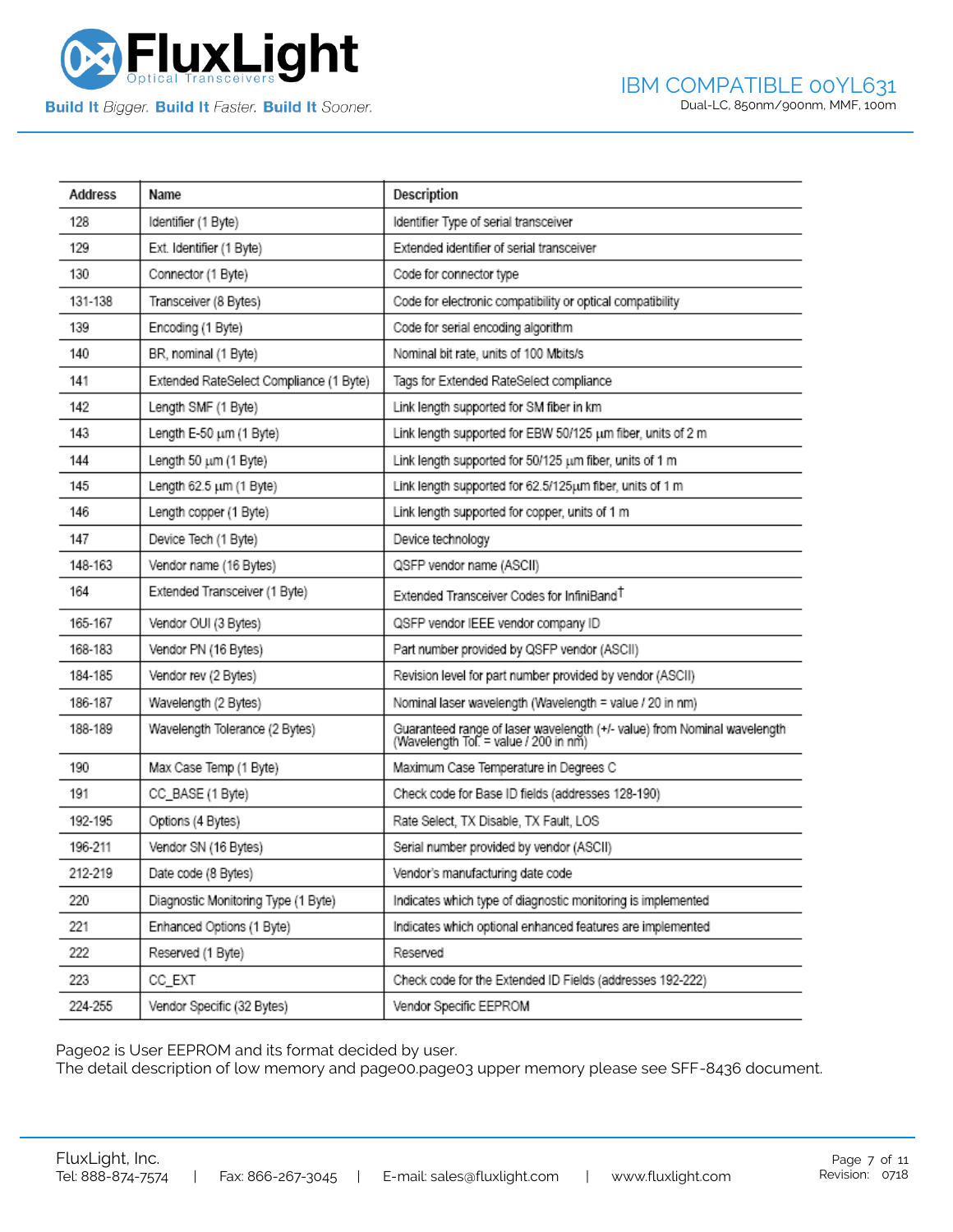

### Timing for Soft Control and Status Functions

| <b>Parameter</b>                                  | <b>Symbol</b> | <b>Max</b>     | <b>Unit</b> | <b>Conditions</b>                                                                                                                                                             |
|---------------------------------------------------|---------------|----------------|-------------|-------------------------------------------------------------------------------------------------------------------------------------------------------------------------------|
| Initialization Time                               | t_init        | 2000           | ms          | Time from power on1, hot plug or rising edge of<br>Reset until the module is fully functional2                                                                                |
| <b>Reset Init Assert Time</b>                     | t_reset_init  | $\overline{c}$ | $\mu s$     | A Reset is generated by a low level longer than<br>the minimum reset pulse time present on the<br>ResetL pin.                                                                 |
| Serial Bus Hardware<br>Ready Time                 | t_serial      | 2000           | ms          | Time from power on1 until module responds to<br>data transmission over the 2-wire serial bus                                                                                  |
| Monitor Data Ready<br>Time                        | t_data        | 2000           | ms          | Time from power on1 to data not ready, bit 0 of<br>Byte 2, deasserted and IntL asserted                                                                                       |
| <b>Reset Assert Time</b>                          | t_reset       | 2000           | ms          | Time from rising edge on the ResetL pin until<br>the module is fully functional2                                                                                              |
| <b>LPMode Assert Time</b>                         | ton_LPMode    | 100            | μs          | Time from assertion of LPMode (Vin:LPMode<br>=Vih) until module power consumption enters<br>lower Power Level                                                                 |
| IntL Assert Time                                  | ton_IntL      | 200            | ms          | Time from occurrence of condition triggering<br>IntL until Vout:IntL = Vol                                                                                                    |
| IntL Deassert Time                                | toff_IntL     | 500            | $\mu s$     | toff_IntL 500 µs Time from clear on read3<br>operation of associated flag until Vout:IntL = Voh.<br>This includes deassert times for Rx LOS, Tx Fault<br>and other flag bits. |
| Rx LOS Assert Time                                | ton_los       | 100            | ms          | Time from Rx LOS state to Rx LOS bit set and<br>IntL asserted                                                                                                                 |
| Flag Assert Time                                  | ton_flag      | 200            | ms          | Time from occurrence of condition triggering<br>flag to associated flag bit set and IntL asserted                                                                             |
| Mask Assert Time                                  | ton_mask      | 100            | ms          | Time from mask bit set4 until associated IntL<br>assertion is inhibited                                                                                                       |
| Mask De-assert Time                               | toff_mask     | 100            | ms          | Time from mask bit cleared4 until associated<br>IntlL operation resumes                                                                                                       |
| ModSelL Assert Time                               | ton_ModSelL   | 100            | μs          | Time from assertion of ModSelL until module<br>responds to data transmission over the 2-wire<br>serial bus                                                                    |
| ModSelL Deassert Time                             | toff_ModSelL  | 100            | $\mu s$     | Time from deassertion of ModSelL until the<br>module does not respond to data transmission<br>over the 2-wire serial bus                                                      |
| Power_over-ride or<br>Power-set Assert Time       | ton_Pdown     | 100            | ms          | Time from P_Down bit set 4 until module power<br>consumption enters lower Power Level                                                                                         |
| Power_over-ride or<br>Power-set De-assert<br>Time | toff_Pdown    | 300            | ms          | Time from P_Down bit cleared4 until the<br>module is fully functional3                                                                                                        |

#### **Note**:

1. Power on is defined as the instant when supply voltages reach and remain at or above the minimum specified value.

- 2. Fully functional is defined as IntL asserted due to data not ready bit, bit 0 byte 2 de-asserted.
- 3. Measured from falling clock edge after stop bit of read transaction.
- 4. Measured from falling clock edge after stop bit of write transaction.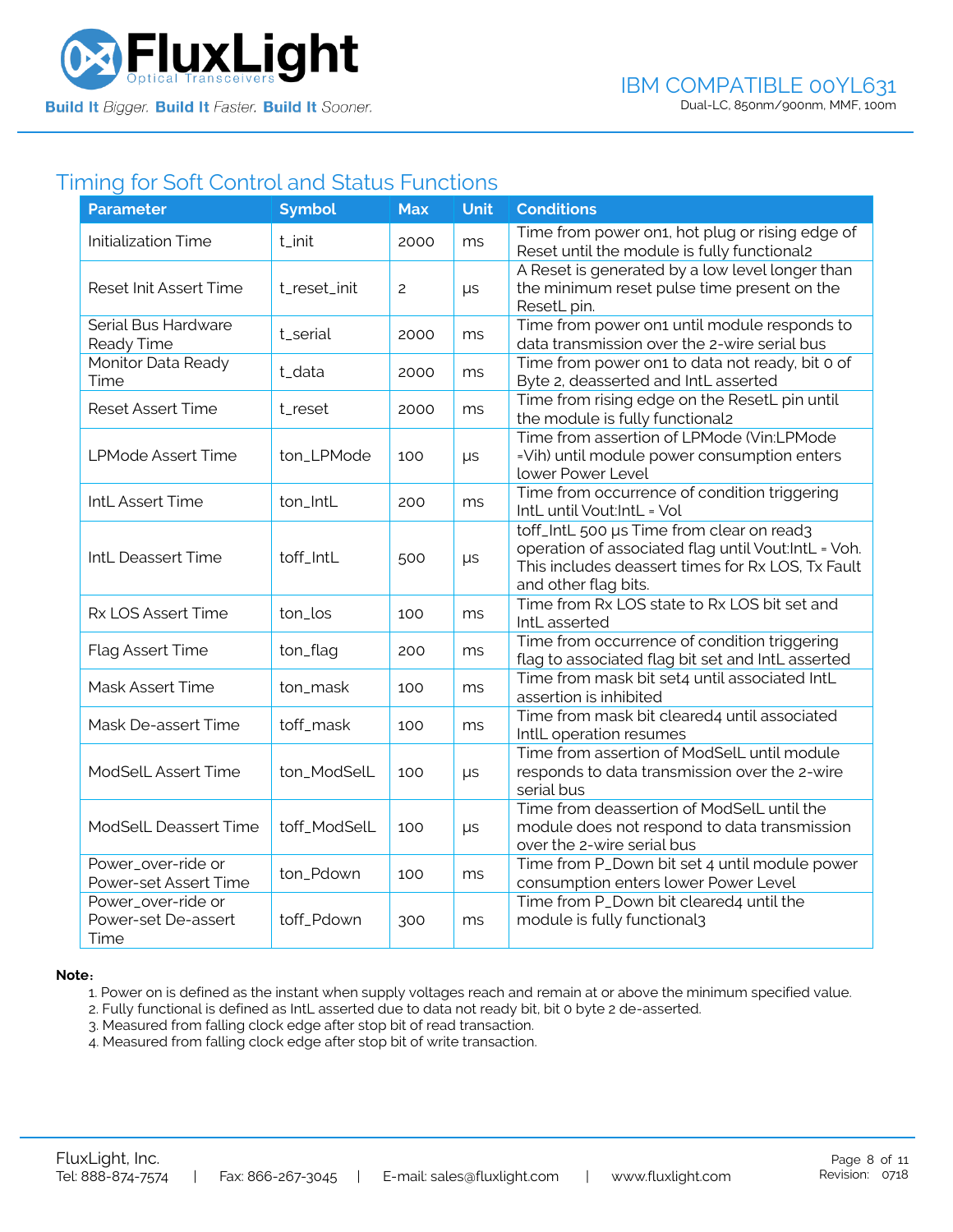

# PIN Assignment and Function Definitions

PIN Assignment



**Diagram of Host Board Connector Block Pin Numbers and Name**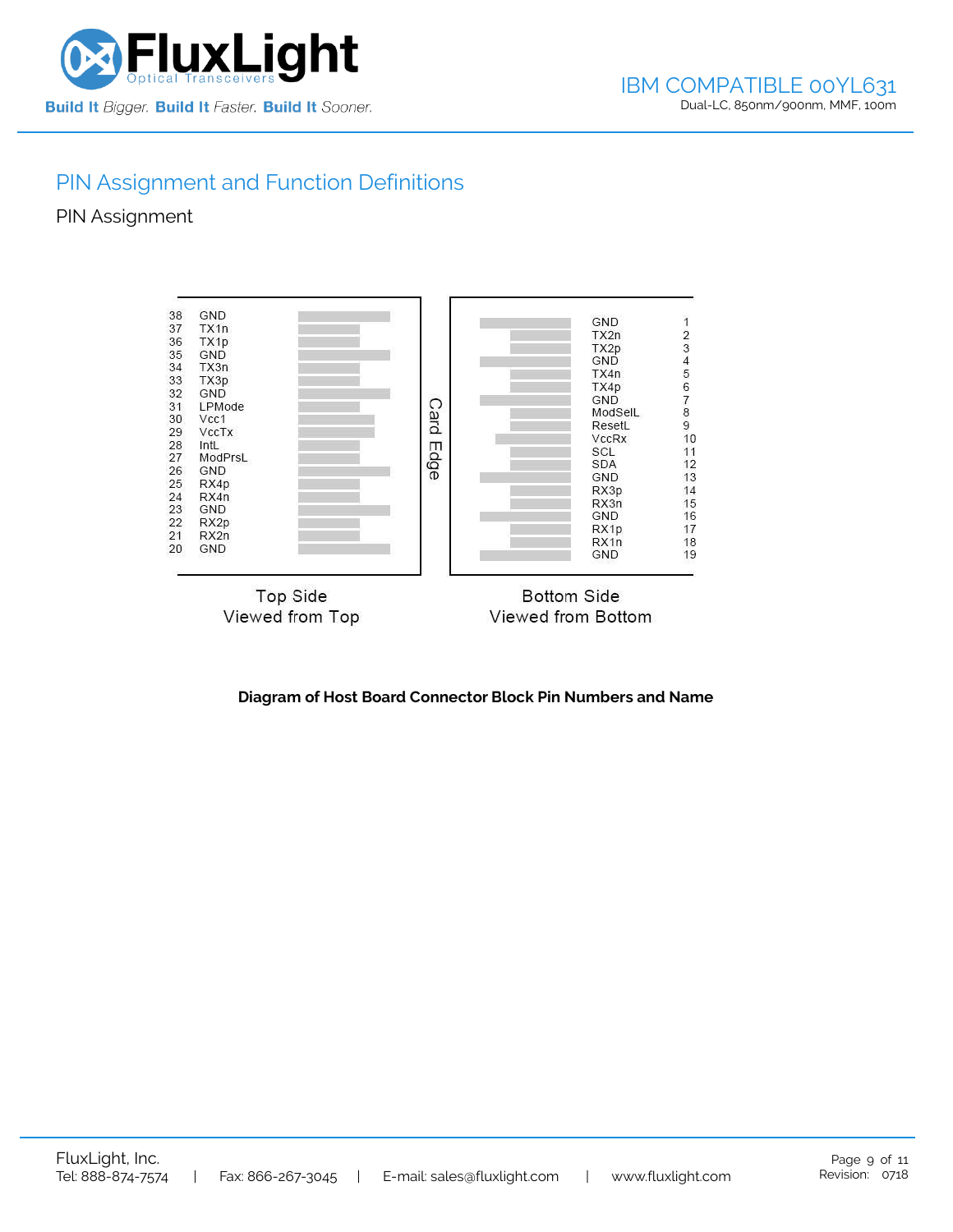

# Pin Description

| Pin            | Logic      | <b>Symbol</b>     | Name/Description                     | Ref.           |
|----------------|------------|-------------------|--------------------------------------|----------------|
| 1              |            | <b>GND</b>        | Ground                               | $\mathbf{1}$   |
| $\overline{c}$ | CML-I      | Tx2n              | Transmitter Inverted Data Input      |                |
| 3              | CML-I      | Tx <sub>2</sub> p | Transmitter Non-Inverted Data output |                |
| 4              |            | <b>GND</b>        | Ground                               | $\mathbf{1}$   |
| 5              | CML-I      | Tx4n              | Transmitter Inverted Data Output     |                |
| 6              | CML-I      | Tx4p              | Transmitter Non-Inverted Data Output |                |
| 7              |            | <b>GND</b>        | Ground                               | 1              |
| 8              | LVTTL-I    | ModSelL           | Module Select                        |                |
| 9              | LVTTL-I    | ResetL            | Module Reset                         |                |
| 10             |            | <b>VccRx</b>      | +3.3V Power Supply Receiver          | $\overline{c}$ |
| 11             | LVCMOS-I/O | <b>SCL</b>        | 2-Wire Serial Interface Clock        |                |
| 12             | LVCMOS-I/O | <b>SDA</b>        | 2-Wire Serial Interface Data         |                |
| 13             |            | <b>GND</b>        | Ground                               | $\mathbf{1}$   |
| 14             | CML-O      | Rx3p              | Receiver Inverted Data Output        |                |
| 15             | CML-O      | Rx3n              | Receiver Non-Inverted Data Output    |                |
| 16             |            | <b>GND</b>        | Ground                               | 1              |
| 17             | CML-O      | Rx1p              | Receiver Inverted Data Output        |                |
| 18             | CML-O      | Rx1n              | Receiver Non-Inverted Data Output    |                |
| 19             |            | <b>GND</b>        | Ground                               | $\mathbf{1}$   |
| 20             |            | <b>GND</b>        | Ground                               | $\mathbf{1}$   |
| 21             | $CML-O$    | Rx2n              | Receiver Inverted Data Output        |                |
| 22             | CML-O      | Rx <sub>2</sub> p | Receiver Non-Inverted Data Output    |                |
| 23             |            | <b>GND</b>        | Ground                               | 1              |
| 24             | CML-O      | Rx4n              | Receiver Inverted Data Output        |                |
| 25             | CML-O      | Rx4p              | Receiver Non-Inverted Data Output    |                |
| 26             |            | <b>GND</b>        | Ground                               | $\mathbf{1}$   |
| 27             | LVTTL-O    | ModPrsL           | <b>Module Present</b>                |                |
| 28             | LVTTL-O    | IntL              | Interrupt                            |                |
| 29             |            | <b>VccTx</b>      | +3.3V Power Supply Transmitter       | $\overline{c}$ |
| 30             |            | Vcc1              | +3.3V Power Supply                   | $\overline{c}$ |
| 31             | LVTTL-I    | LPMode            | Low Power Mode                       |                |
| 32             |            | <b>GND</b>        | Ground                               | $\mathbf{1}$   |
| 33             | $CML-I$    | Tx3p              | Transmitter Inverted Data Output     |                |
| 34             | CML-I      | Tx3n              | Transmitter Non-Inverted Data Output |                |
| 35             |            | <b>GND</b>        | Ground                               | $\mathbf{1}$   |
| 36             | CML-I      | Tx1p              | Transmitter Inverted Data Output     |                |
| 37             | CML-I      | Tx1n              | Transmitter Non-Inverted Data Output |                |
| 38             |            | <b>GND</b>        | Ground                               | $\mathbf{1}$   |

### **Notes:**